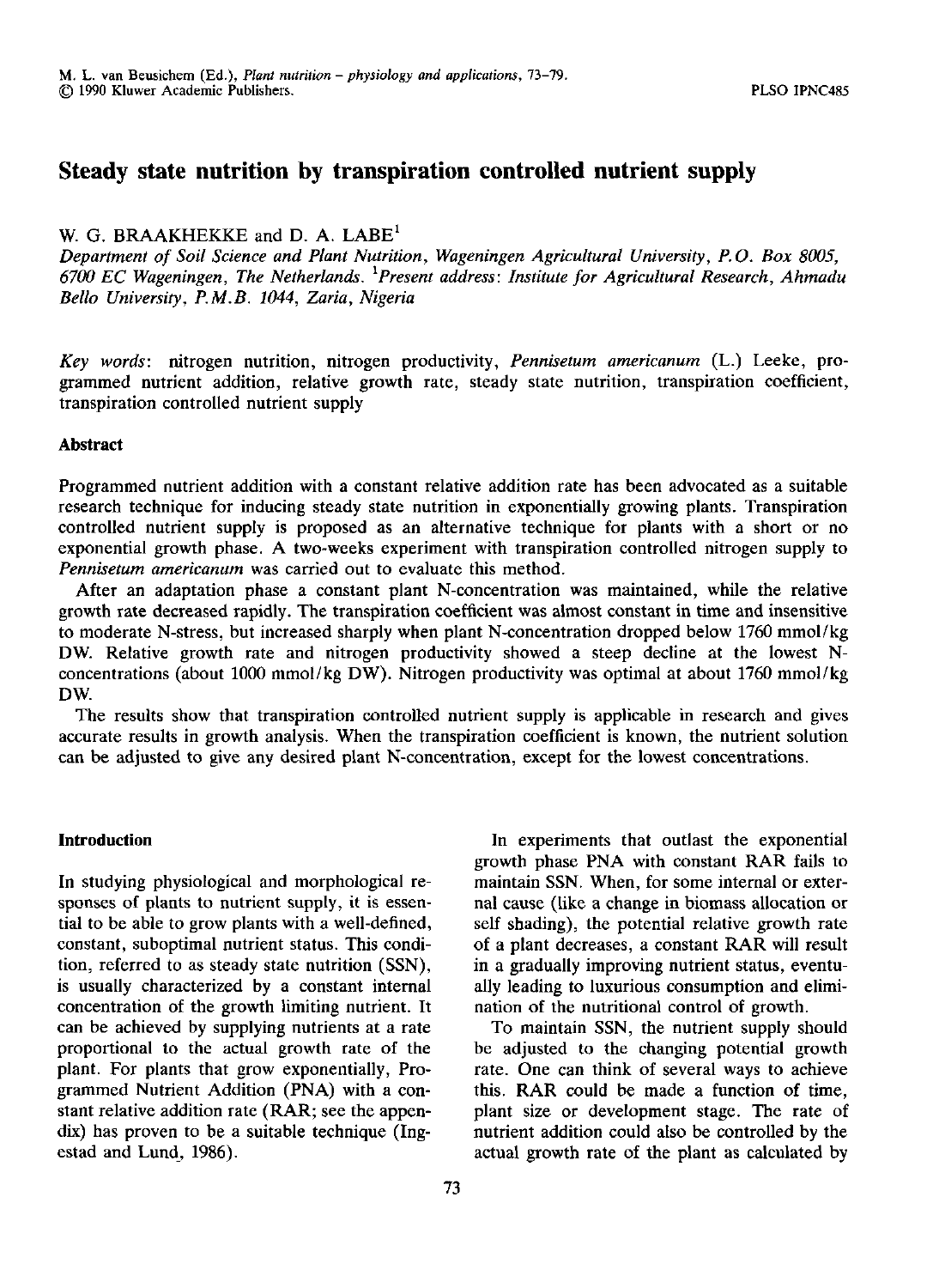simultaneous computer simulation (Van Koninckxloo, 1986; Schapendonk *et al.,* 1990). Both approaches require detailed information on the growth and nutrient demand of the plant.

In this paper we present an alternative approach, which requires little information on plant growth. We use the transpiration rate of the plant to control the supply of the limiting nutrient. The transpiration coefficient (TC) has been found to be rather constant in time and independent of nutrient status in many situations, provided the nutrient level is not 'too low' (Van Keulen and Seligman, 1987; De Wit, 1958). If this holds, transpiration controlled nutrient supply results in a situation where the limiting nutrient is supplied at a rate that is proportional to the actual growth rate:

 $d(ANPL)/dt = 0.001 \cdot d(DWPL)/dt \cdot CN \cdot TC$  (1)

(abbreviations are listed in the appendix).

The plants are grown in an initial solution that contains all essential nutrients except the limiting nutrient to be studied. This nutrient is supplied by daily compensating for the transpiration with a complete nutrient solution. Different levels of nutrient stress are induced by varying the concentration of this nutrient solution (CN). The overall plant N-concentration (NCPL) approaches  $CN \cdot TC$  after a short adaptation phase:

$$
NCPU \rightarrow 1000 \cdot d(ANPL)/d(DWPL) = CN \cdot TC
$$
\n(2)

Here we present the results of an experiment with transpiration controlled nitrogen supply to Pearl millet *{Pennisetum americanum* (L.) Leeke), using a communicating vessel system designed to allow frequent measurement of transpiration and non-destructive observation of several plant characteristics. The aim was to evaluate the proposed method of maintaining steady state nutrition and to test its applicability in a study on the influence of internal nitrogen status and age of the plant on its transpiration coefficient, relative growth rate and nitrogen productivity.

## **Materials and methods**

## *Plant material*

Seeds of pearl millet *Pennisetum americanum*  (L.)Leeke (= *P. typhoides* S. & H.) were germinated in moist quartz sand without additional nutrients. Five days after sowing (DAS) the seedlings were transplanted to a container with a complete nutrient solution with  $5.2 \text{ mM}$  nitrogen. At the start of the experiment (12 DAS) 12 plants were selected for equal size and used for the experiment.

# *The communicating vessel system*

The plants were mounted in glass cylinders (4 cm diameter, 20 cm length). Each cylinder was connected to a burette (50 mL by a flexible tube (Fig. 1). Cylinder and burette were clamped next to each other on a board and protected from light. Aeration rate was low and the relative humidity of the pressurized air was increased by leading it through a washing bottle to reduce evaporation from the solution to about 1 mL/d.

Daily, the level in the cylinders was adjusted to a mark by raising the burette (accuracy of adjustment was 0.1 to 0.5 mL). Evapotranspiration was read from the burette. Evaporation (as estimated from 3 blanc cylinders) was compensated for by adding water. After lowering the burette, a volume of nutrient solution was added into the cylinder, equal to the transpired volume.

The experiment was carried out in a fytotron. Growth conditions were: light period 13 h; light intensity 120 W/m<sup>2</sup> at plant height; day/night temperature 27/20°C; 80/80% relative humidity.

## *Nutrient solutions*

At the start the cylinders were filled with a nitrogen free initial solution containing (in  $mM$ ): 5.2 K; 0.4 Ca; 0.4 Mg; 2.6 H<sub>2</sub>PO<sub>4</sub>; 1.3 SO<sub>4</sub>; 1.6 CI. Trace element concentrations were (in mg  $L^{-1}$ ): 4.6 Fe; 0.5 B; 0.5 Mn; 0.05 Zn; Cu; 0.01 Mo. Fe was added as a mixture of Fe-sulphate and citric acid.

Four treatments (replicated 3 times) were used, receiving 10, 20, 30 and 40 mmol N per litre transpiration (CN) respectively. Nitrogen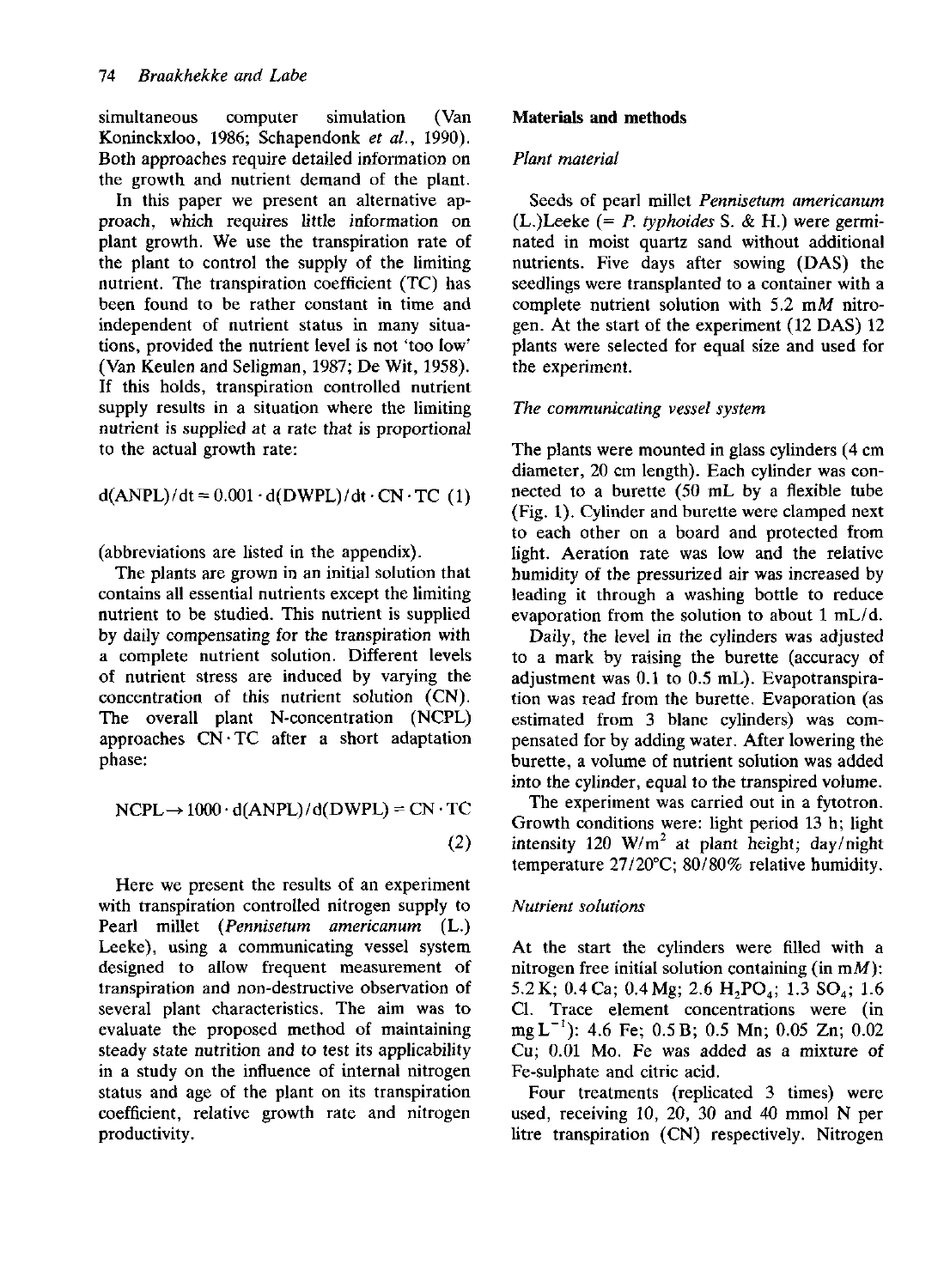

*Fig. 1.* Schematic representation of the communicating vessel system used for short term experiments with transpiration controlled nutrient supply. (Further explanation in text.)

was added with complete nutrient solutions. Macro-nutrient concentrations in the first treatment solution  $(CN = 10)$  were (in m*M*): 5.0 K; 0.3 Ca; 0.3 Mg; 2.8 NH<sub>4</sub>; 7.2 NO<sub>3</sub>; 0.6 H<sub>2</sub>PO<sub>4</sub>;  $0.3$  SO<sub>4</sub>; 0.6 Cl. Trace element concentrations in this solution were one tenth of those in the initial solution. Concentrations in the other treatment solutions were respectively 2, 3 and 4 times as high. The macro-nutrient composition of these solutions was in accordance with earlier determined uptake ratios of Pennisetum plants. The  $NH_{4}/NO_{3}$  ratio was adjusted to balance the cation/anion uptake ratio and minimize plantinduced pH changes in the initial solution.

### *Observations*

Transpiration of each plant was measured daily. On 12, 14, 17, 21, 24 and 27 DAS the following observations were made: fresh weight of the plant including water adhering to the roots after a standard dripping time (FWPLwet), root volume, number of young, mature and dead leaves, length and width of each leaf, tiller number, length of the main stem. Solution  $pH$  and  $NO<sub>3</sub>$ and  $NH<sub>4</sub>$  concentration in the cylinder were measured also. These non-destructive observations allow estimation of RGR, ANPL and NCPL (based on wet fresh weight). RGR and nitrogen productivity (NP) were calculated using the following equation:

RGR, NP = 
$$
GR/[(X2 - X1)/ln(X2/X1)]
$$
 (3)

where GR is the absolute growth rate (g/plant/ d) and XI and X2 are the values of FWPLwet resp. ANPL at the start  $(X1)$  and the end  $(X2)$ of the time interval.

On 27 DAS the plants were harvested. Leaf area, fresh and dry weight of the roots, stems and leaves were determined. Whole plants were analyzed for  $NO<sub>3</sub>$ , total N, P and K (methods according to Novozamsky *et al.,* 1983a; b).

#### **Results**

Only results relevant for the evaluation of transpiration controlled nutrient supply are shown in this paper. Most graphs and calculations are based on FWPLwet. When relevant, values based on estimates of fresh weights without adhering water (FWPL) and dry weights (DWPL) are given in the text.

Analysis of the nitrogen concentration in the cylinders indicated complete uptake of the nitrogen added within 24 hours in all four treatments. Therefore, the course of the NCPL (based on fresh weights) can be estimated from initial ANPL, the cumulative N-additions and FWLPwet. Final NCPL estimated in this way on 27 DAS (NCPL $_{est}$ ) correlated well with the results of the chemical analysis (NCPL $_{meas}$ ), but there was a small systematic deviation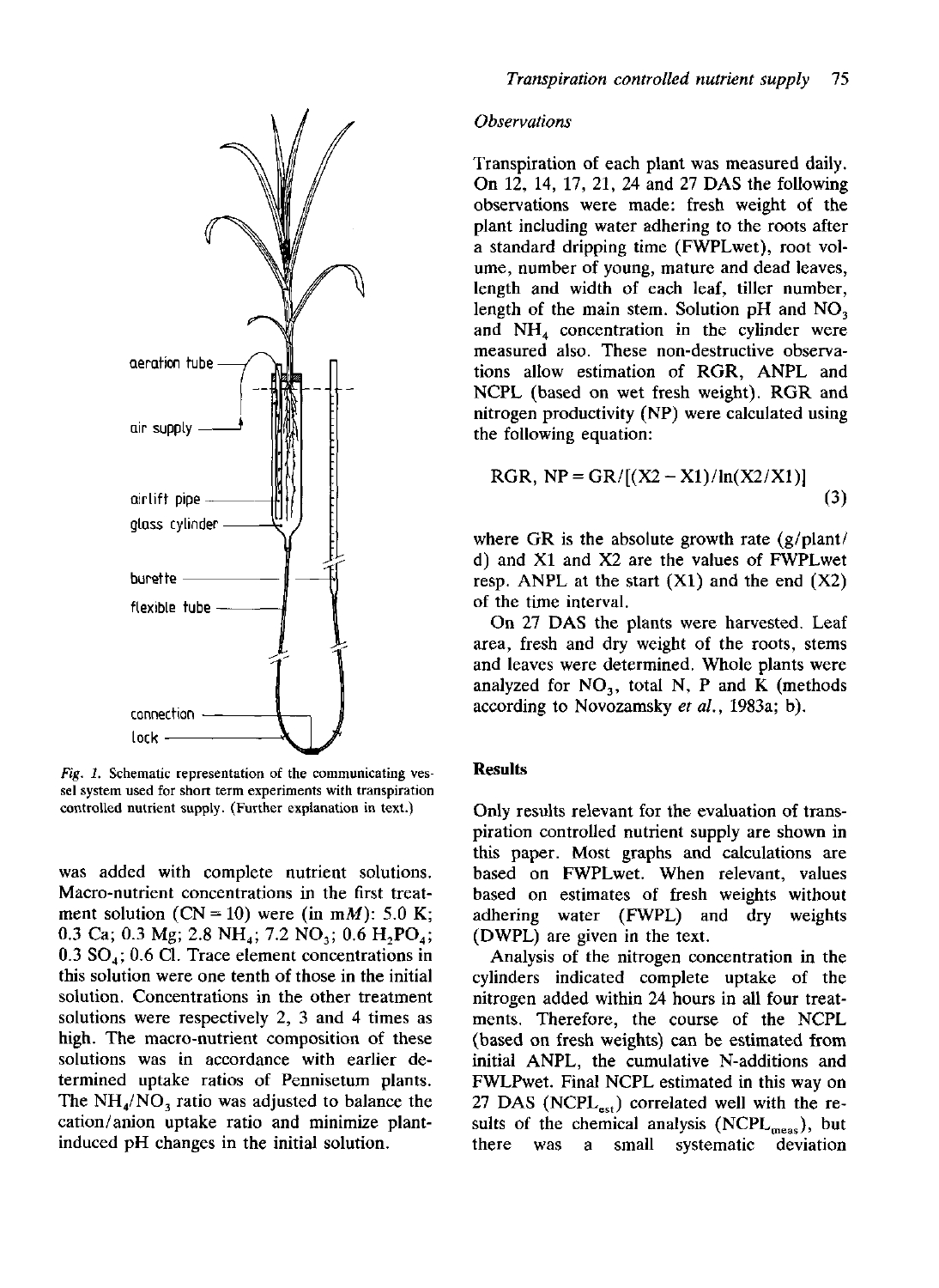$(NCPL<sub>est</sub> = NCPL<sub>meas</sub> × 1.15 - 128; r<sup>2</sup> = 0.$ Final plant weights differed a factor five (0.89, 1.81, 2.74 and 4.42 gDW/plant at  $CN = 10$ , 20, 30 and 40 mM respectively).

Adaptation of NCPL and RGR to the treatment took about 5 days at the highest N-level and 9 days at the lowest N-level (Fig. 2). Thereafter, changes in NCPL were relatively small (mean coefficient of variance (CV) between harvests was 14%; mean CV between replicates was 6%), whereas RGR showed a substantial and steady decrease after the adaptation phase (decrease during the last week with 50% at the highest N-level and 75% at the lowest N-level; mean CV between replicates was 8%).

Final NCPL was highly correlated with the N-concentration in the nutrient solution (Fig. 3),



*Fig. 2.* Course of the plant N-concentration (NCPL; a) and relative growth rate (RGR; b) of *Pennisetum americanum*  with age. Means of three replicates are shown. Four N-levels were induced using transpiration controlled nutrient supply with 10, 20, 30 and 40 mmol N per litre transpiration.



*Fig. 3.* Relation between final plant N-concentration of *Pennisetum Americanum* (NCPLdw) and treatment N-concentration (mmol/L transpiration) applied in transpiration controlled nutrient supply. The straight line through the origin represents the relation expected from Equation 2 when TC is constant (60 L/kg DW).

but the relation does not pass through the origin, contrary to expectation if TC would be constant and independent of nutrient status (see Equation 2). Figure 4a shows that TC decreased slightly in time in the three highest N-levels (less than 10% in ten days). However, at the lowest N-level TC increased considerably (almost 100%) towards the end of the experiment.

To relate TC, RGR and NP to the nutrient status of the plant the mean NCPL between 24 and 27 DAS was calculated from the mean FWPLwet and the mean ANPL during the interval. The latter means were calculated using the last term in Equation 3.

Figure 4b shows that TC was hardly influenced by the substantial N-stress at  $CN = 20 \text{ m}M$ , where the final yield was only 40% of the final yield at  $CN = 40$  mM and NCPL was about 140 mmol/kg FWwet (170 mmol/kg FW or 1760 mmol/kg DW). This affirms the conclusion of De Wit (1958) and Tanner and Sinclair (1983) that transpiration efficiency changes little, if at all, until nutrient deficiency reduces yield to about half that on well-fertilised soil. TC increased sharply at  $CN = 10$  m*M*, where the final yield was reduced to 20% of the highest N-level and NCPL dropped to 100 mmol/kg FWwet (about 120 mmol/kg FW or 1000 mmol/kg DW).

TC is about 6 L/kg FWwet (6.5 L/kg FW; 65 L/kg DW) at the two highest N-levels. This is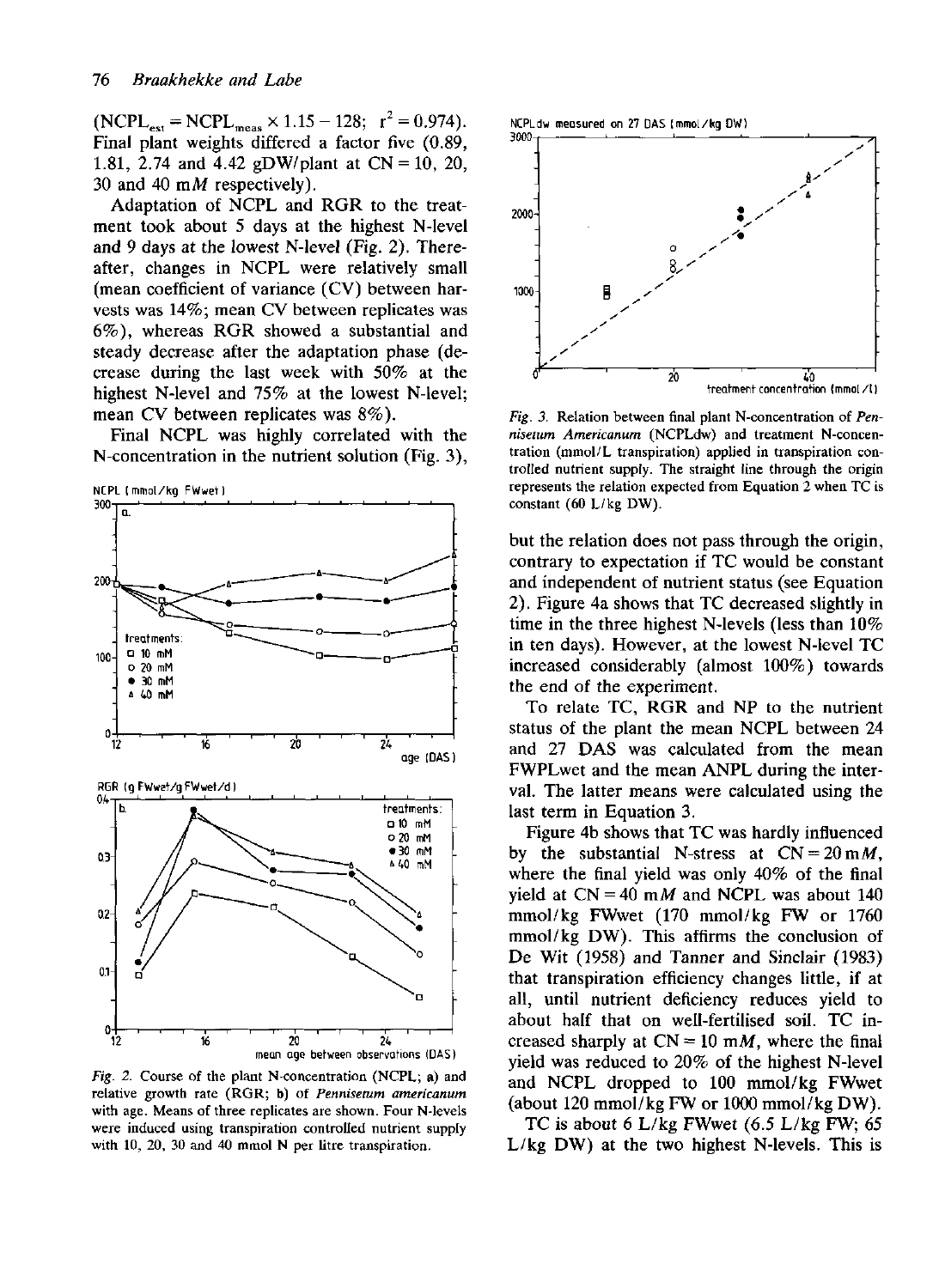

*Fig. 4.* Transpiration coefficient (TC) of *Pennisetum americanum* plotted against age (means of three replicates are plotted between the observations dates (DAS); a) and against plant N-concentration (NCPL; TC of individual plants is plotted against mean NCPL between 24 and 27  $DAS; b$ ).

low compared to values commonly found in literature, because TC is expressed on a whole plant basis, millet is a C4 species, and the evaporative demand in the climate room was low.

RGR depends strongly on NCPL (Fig. 5a). The relation is not linear, as is often found (Ingestad and Lund, 1986), nor does it resemble the relation found by Hirose (1988) and Hirose *et al.* 1988). However, when NCPL is calculated for organic N instead of total N (not shown), a curvilinear relation is found, resembling the curve presented by Hirose (1988). Below



*Fig. 5.* Relation between relative growth rate (RGR; a) and nitrogen productivity (NP; b) with plant N-concentration (NCPL; RGR of individual plants is plotted against the mean NCPL between 24 and 27 DAS).

140 mmol/kg FWwet RGR bends down. By extrapolation the minimum NCPL is found to be about 90 mmol/kg FWwet. The N-productivity (NP) reaches its optimum at  $CN = 20$  mM (NC)  $PL = about 140$  mmol/kg FWwet; Fig. 5b). A similar curve was found by Hirose (1988) and Hirose *et al.* (1988).

#### **Discussion**

The fact that NCPL was almost constant after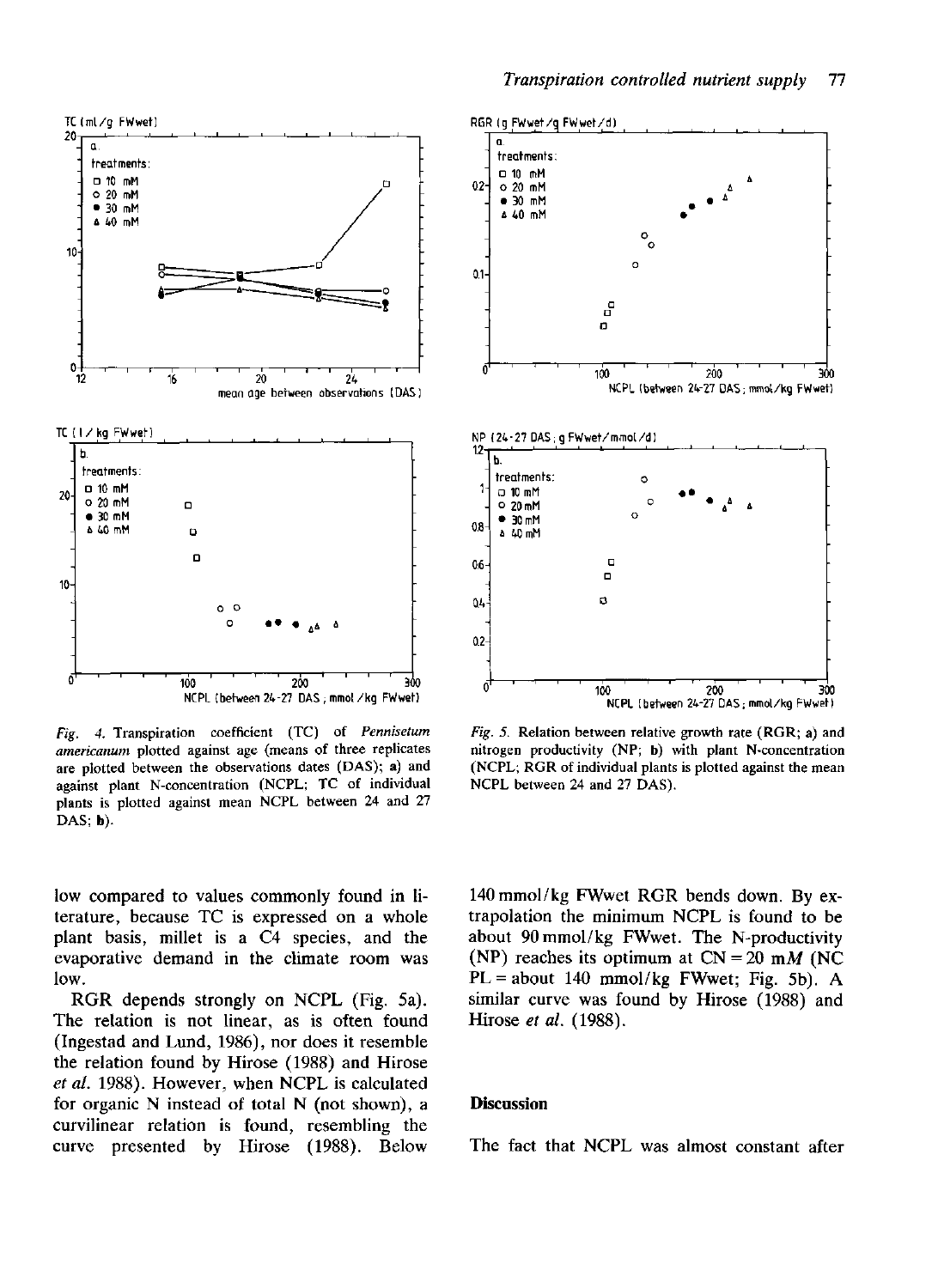the adaptation phase while RGR decreased considerably, indicates that transpiration controlled N-supply suitably maintained steady state nutrition in these non-exponentially growing plants. It can be inferred from Figures 2a and 2b, that use of a constant RAR of  $0.2 d^{-1}$  would have sl the N-level in the plants from lower than the lowest to about the highest N-level used in this experiment. This would have resulted in a twofold increase in NCPL, which would almost have eliminated the nutritional control of growth.

To maintain a really constant plant N-concentration with transpiration controlled nutrient supply, TC should be constant with time. At the three higher N-levels TC was almost constant. It should be tested for longer growth periods whether the slight decrease is significant. The increase in TC at the lowest N-level has resulted in improved N-supply during the last days of the experiment. This has prevented NCPL from decreasing below 100 mmol/kg FWwet.

Final NCPL on 27 DAS was proportional to the solution N-concentration (CN) only for the three higher N-levels (Fig. 3). At the lowest CN the proportionality disappeared as a consequence of the increase in TC during the last days of the experiment.

It is concluded that transpiration controlled nutrient supply allows control of plant N-concentrations, except at the lowest N-levels. When the actual TC is known CN can be adjusted to give any desired plant N-concentration. This possibility may be interesting for research purposes, as well as for commercial greenhouse crop growing.

The communicating vessel technique used for transpiration controlled nutrient supply is basically simple, though it requires more time per plant and accuracy of handling than other possible techniques, using transpiration measurements by weighing the pots. This was compensated by using non-destructive observations instead of sequential harvesting, which allowed a considerable reduction in the number of plants. Correction for the increase in root volume is not considered necessary, because it causes only a small systematic error of about 3% of the volume transpired.

RGR and NP fitted remarkably smooth to NCPL, even though individual plants were plotted in Figure 5. The position of the points from replicate plants indicates that variations in RGR and NCPL are positively correlated. Probably these variations are due to spatial variability in transpiration rate within the climate room, causing differences in nutrient supply rate, but not affecting TC and the relation between RGR and NCPL. Coefficients of variance between replicates in NCPL, RGR and TC were low, decreasing in the adaptation phase to 6%, 8% and 8% respectively. The coefficient of variance in FWPL was however maintained at the initial value of 14%. As in the PNA technique this variance could be reduced by supplying replicate plants with equal amounts of nutrient solution (using mean transpiration rates, instead of individual transpiration rates).

The technique resembles a sand culture where nutrients are supplied by watering with nutrient solution, but it allows a more direct and accurate control over nutrient uptake. There is no store in the root medium, because uptake is instantaneous and complete. As with Programmed Nutient Addition, the size of the root system can in no way influence the nutrient uptake of the plant. Consequently, efforts of the plant to compensate for the lack of nutrients (by increasing biomass investments in roots) cannot reduce the differences in nutrient supply between experimental treatments, as may happen with other culture techniques. This is an advantage in studying the effect of nutrient status on allocation and internal use efficiency of nutrients. On the other hand, the technique cannot be used in studying the 'reward' for the increased biomass investment in roots in terms of uptake and growth.

### **Acknowledgements**

The authors thank Friederike de Mol and Vincent Deenen for carrying out the experiments with great diligence and accuracy. We thank G R Findenegg, E Hoffland, H van Keulen and B W Veen for helpful discussions during experimentation and preparation of the manuscript.